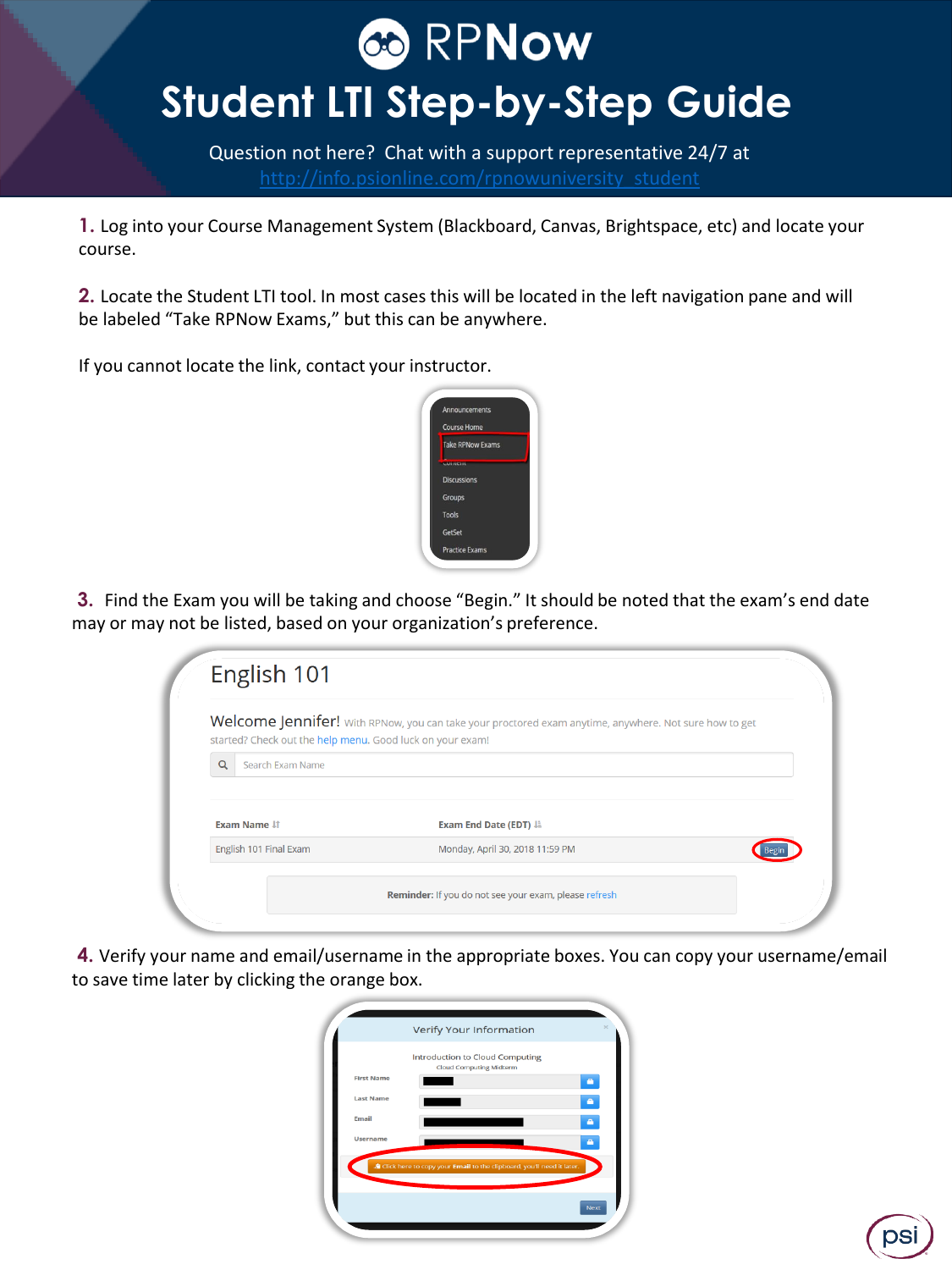**6.** You will be taken to the RPNow Installation page where you will be given the choice to watch a brief tutorial video or download the software. Choose "Download Software."



**7.** Locate your download, then save and run the software. You will need to do this each time you use RPNow, as updates to the software may become available.



**Please Note:** If you need assistance, you can always choose the "Contact Support" button located at the top right of the screen.

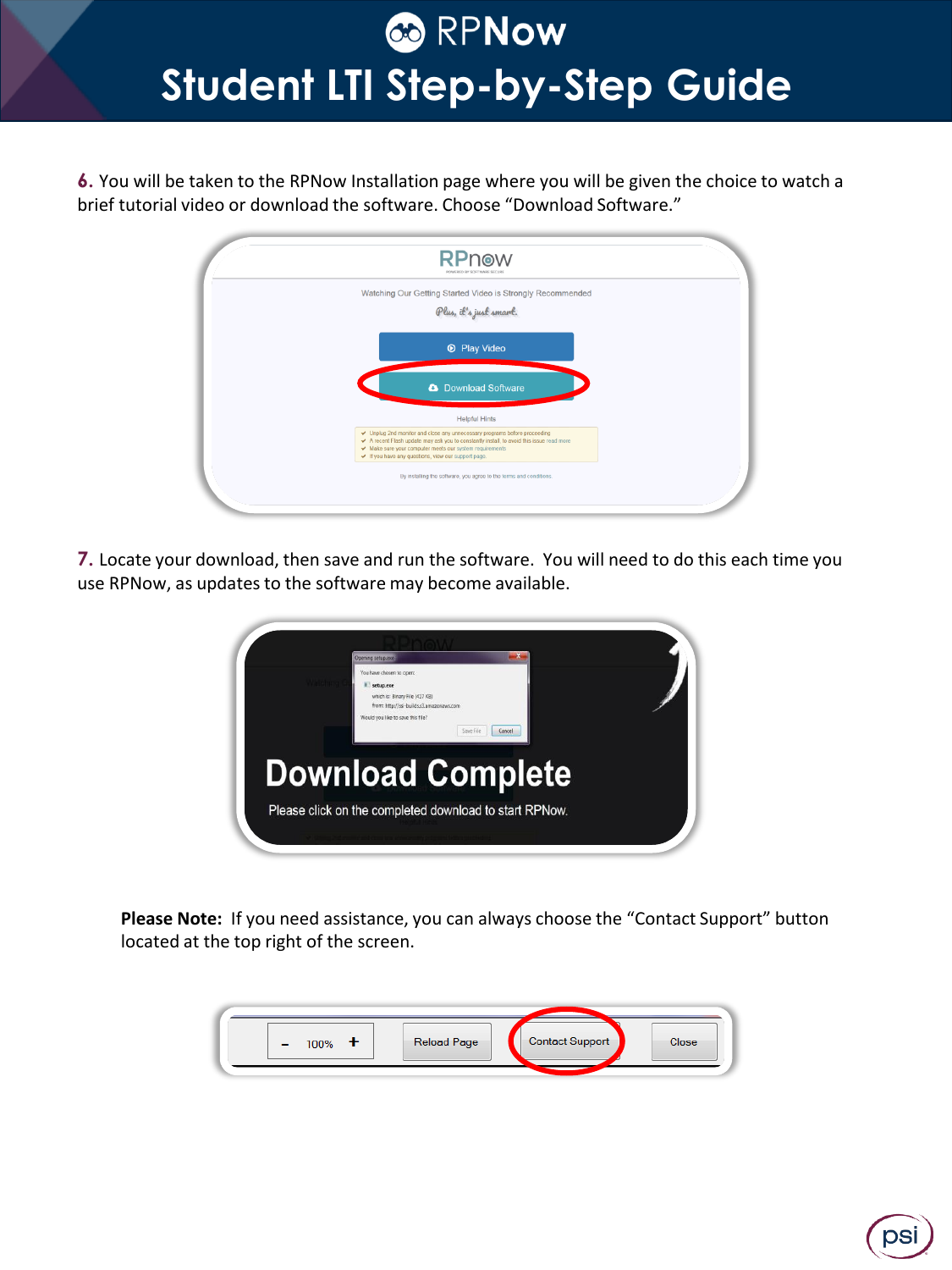**8.** The system will start a "Microphone Check" to test your computer's sound. You will need to speak out loud in order to pass this test.

**a.** If you do not pass the test, you will be given a list of troubleshooting options and will have the option to re-test the microphone

**b.** After you have passed the microphone test, click "Continue."



**9.** Type your username/email or click the green paste button to paste this if you copied it earlier using the orange button. Select "Take My Exam."



Confirm the exam you are taking and select "Next." You can also change your selection by choosing "Search for Another Exam."

psi

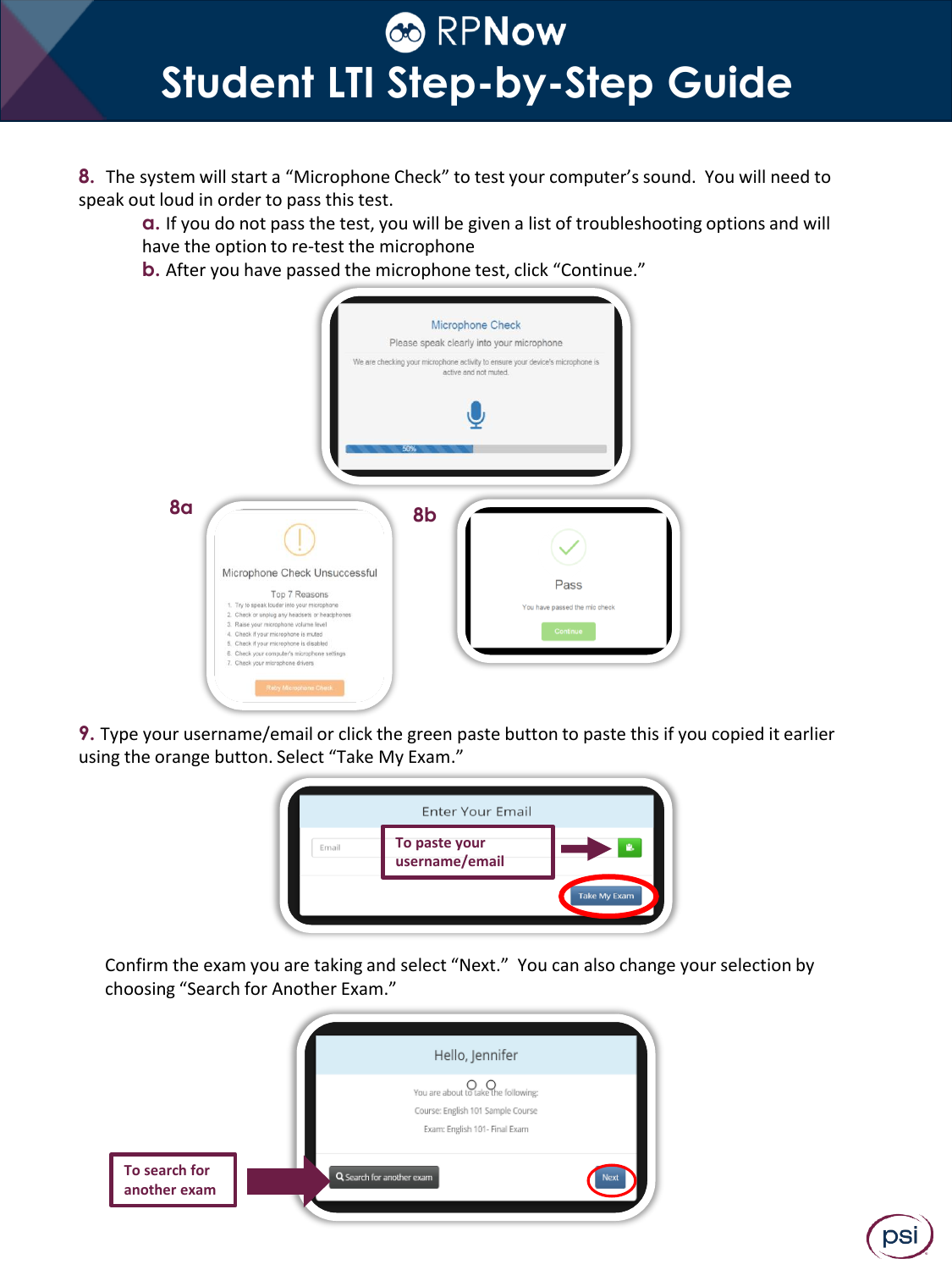#### **CO** RPNow

### **Student LTI Step-by-Step Guide**

**10.** You may be prompted for payment on the next page. If you are, this secure site will allow you to pay by one of the following methods:

**a.** PayPal – You will automatically be directed to log-in at PayPal.com.

**b.** Credit Card - The system will provide you a quick warning asking if you are prepared to submit your payment and take your exam. If you are, check the box provided and click "Proceed to Authorize.Net"

**c.** Exam Token – These tokens would be purchased from your organization or provided by your instructor.

Please Note: You always have the opportunity restart the payment process by selecting "Start Over Payment." If you have any questions about payment, please email [rppurchase@softwaresecure.com.](mailto:rppurchase@softwaresecure.com)

| SoftwaresECURE                                                                                            | <b>RPnow</b><br>POWERED BY SOFTWARE SECURE                                 | <b>PayPal</b> | Authorize.Net                         |
|-----------------------------------------------------------------------------------------------------------|----------------------------------------------------------------------------|---------------|---------------------------------------|
| EXAM PAYMENT                                                                                              | <b>Start Over Payment</b>                                                  |               | Click <sub>b</sub><br>Online Payments |
| for 2 Pay Exam exam(s).<br><b>Exam Payment of</b>                                                         |                                                                            |               |                                       |
| Pay by PayPal<br>Pay by Credit Card<br><b>VISA</b><br><b>MasterCa</b><br><b>PayPal</b><br><b>DISCOVER</b> | Redeem Payment Token<br>Select this option if you have a payment<br>token. |               |                                       |
| <b>Next</b>                                                                                               |                                                                            |               |                                       |

**Please Note:** If you receive a "User Not Found" message, make sure your information is correct and select "Try Again." If you receive the same message, click "Manual Entry."

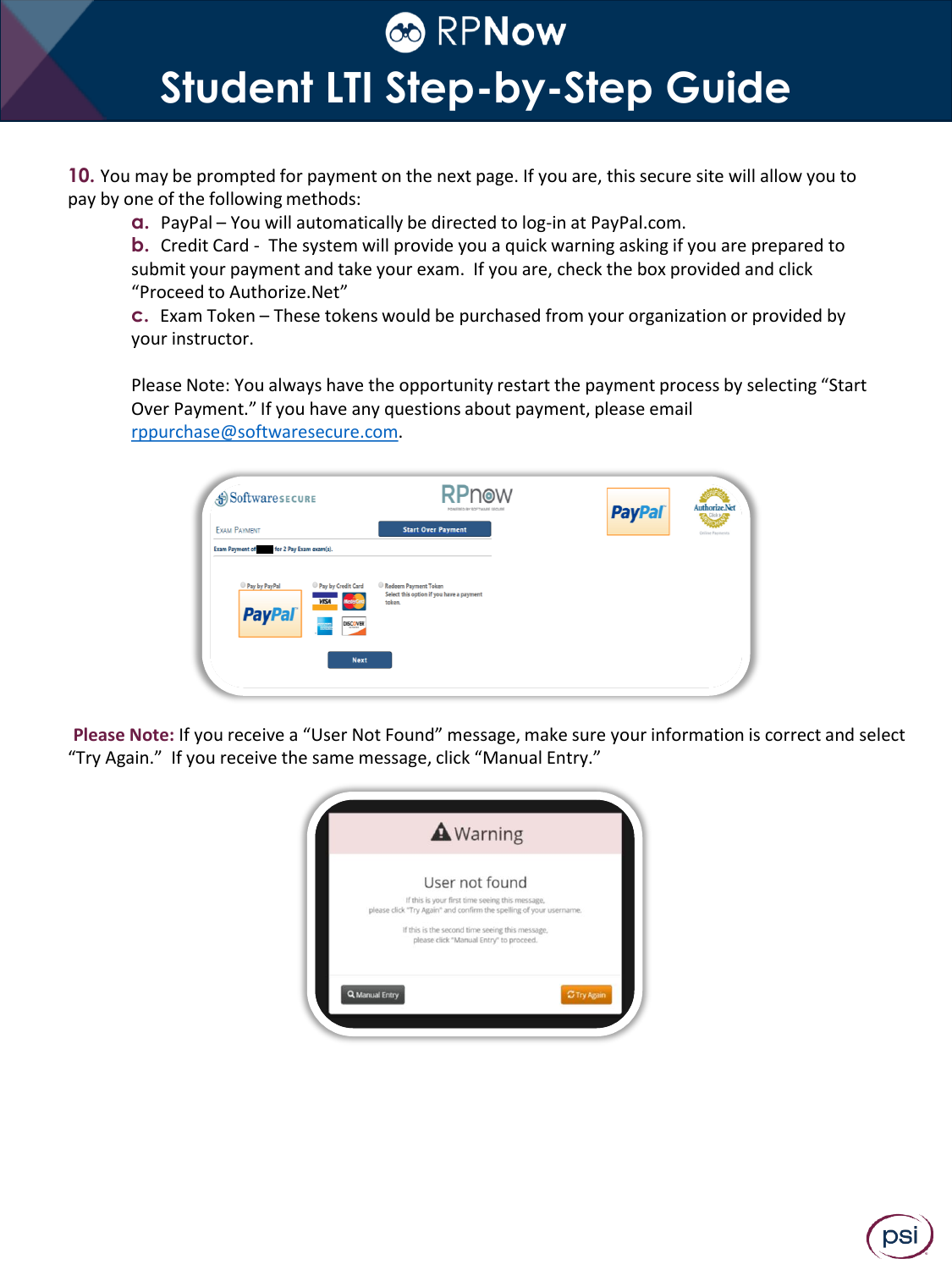**11.** Choose your course and exams from the drop downs. Then enter your name, email and telephone number. Your telephone number is optional and is only used so support can contact you in the event of a problem with the software.

| SoftwaresECURE | RPnow<br>POINTIES BY SOFTWARE SECURE                                                                                                                                                                                                                              |  |
|----------------|-------------------------------------------------------------------------------------------------------------------------------------------------------------------------------------------------------------------------------------------------------------------|--|
|                | EXAM INFORMATION                                                                                                                                                                                                                                                  |  |
|                | *Pick Your Exam Teacher/Sponsor or Course:<br>LMSI - Introduction to Cloud Computing<br>×                                                                                                                                                                         |  |
|                | "Pick Your Exam:<br>Cloud Computing Midterm                                                                                                                                                                                                                       |  |
|                | If you cannot find your organization, teacher, course or exam in the above dropdowns, please contact your organization.                                                                                                                                           |  |
|                | <b>TEST TAKER INFORMATION</b>                                                                                                                                                                                                                                     |  |
|                | Collecting test taker's information for the purpose of performing video review.<br>NOTE: You must enter your First and Last Names EXACTLY as they appear on the ID you intend to use<br>so you won't be flagged for your name not matching the ID Photo provided. |  |
|                | *First Name:<br>"Last Name:                                                                                                                                                                                                                                       |  |
|                | *Fmall:<br>Phone No:<br>Your phone number will be only used to contact you for support.                                                                                                                                                                           |  |

First time users will need to register their name, ID and email. You will not be prompted to do this for future exams. **Please ensure that the name entered matches the name on your Photo ID exactly.** 

**12.** If you have any prohibited programs running, such as Word/Excel, RPNow will automatically attempt to close them.

|                | Program Name Process Name (task manager) | <b>Help</b>                                       |  |
|----------------|------------------------------------------|---------------------------------------------------|--|
| Microsoft Lync | <b>Ivnc</b>                              | Click here for help on stopping this application. |  |
| Firefox        | fireFox                                  | Click here for help on stopping this application. |  |

**13.** The RPNow User Agreement and Advisory screens will then launch. Please make sure to read these carefully, as they detail the rules and requirements for the exam and software.

|             | *** PRE-EXAM ADVISORY***                                                                      |
|-------------|-----------------------------------------------------------------------------------------------|
|             | The RPNow system records the following throughout your entire exam experience:                |
|             | · Desktop (includes any applications or websites you open)                                    |
|             | • Webcam (any activity in the room)                                                           |
|             | • Microphone (any sounds in the room)                                                         |
| In addition |                                                                                               |
|             | . You "must" provide a clear photo of your ID                                                 |
| computer    | . And unless otherwise stated by your instructor, you must "not" browse the web or your local |
|             | Please follow your exam rules to avoid possible sanctions!                                    |
|             | NOTE: After completing your exam, you must close the RPNow software to end the recording!     |

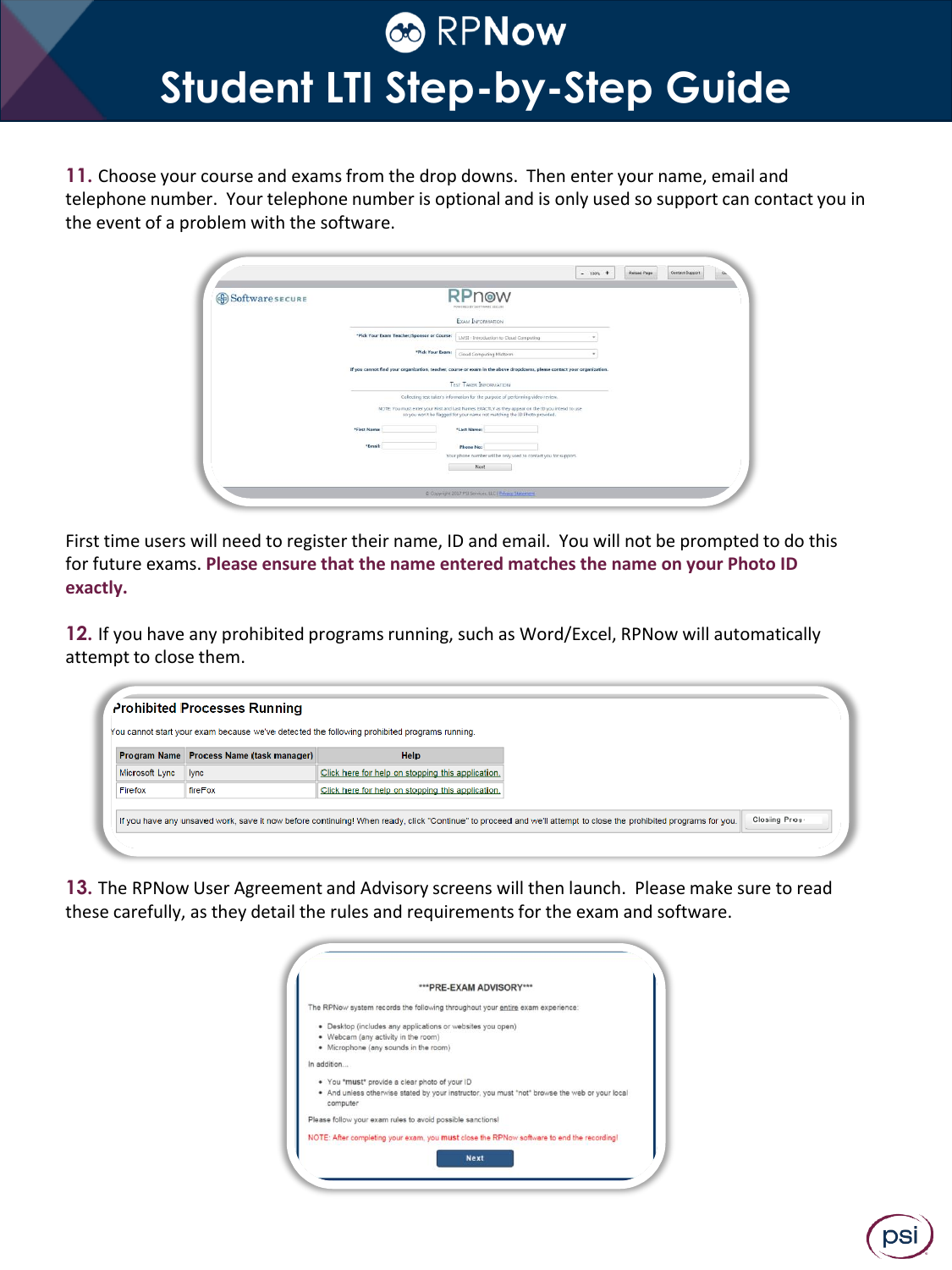**14.** You will then be asked to take a picture of your photo ID. Make sure the name and picture on the photo are clear and click "Take ID Photo." Review the photo, and if this is unclear for any reason, you have the option to retake the photo.



**15.** You'll then need to do a room scan to show us your work area. Make sure you clearly pan your desk, walls, and floor.



You'll have to watch the whole room scan before clicking "Confirm Room/Desk Scan."

**Please note:** Any materials that your teacher allows during the test, such as calculators, books and notes, should be shown to the camera during the room scan.



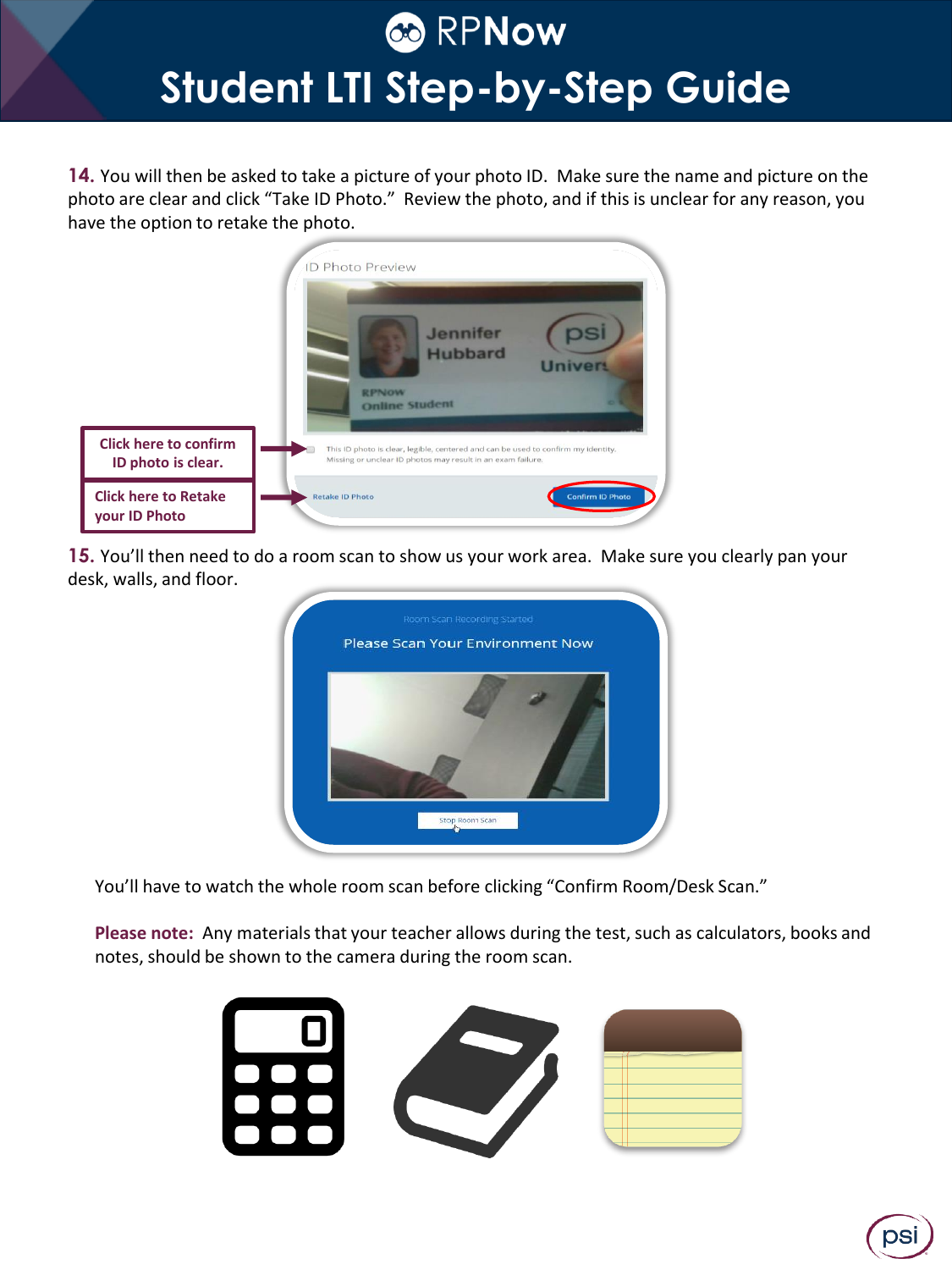**16.** Take a clear photo to be compared with your Photo ID. Again, if this photo is unclear, you have the option to retake it.



**17.** Once this is completed, you'll have several minutes to log into your course management system and take the exam. A prompt will alert you to this.

|                    | 1. You now have 10 minutes to start your exam, otherwise, you will need to start the process over again.                                                                                             |
|--------------------|------------------------------------------------------------------------------------------------------------------------------------------------------------------------------------------------------|
|                    | 2. Navigate to your exam start page and if your exam requires a password, you must click on the<br>"Insert Exam Password" button at the top of your screen when prompted to enter the exam password. |
| 3. Take your exam. | 4. Remember to follow your institution's exam policy to avoid being flagged for violations.                                                                                                          |
|                    |                                                                                                                                                                                                      |
|                    |                                                                                                                                                                                                      |

**18. \*DO NOT CLICK\*** "Take RPNow Exams" again- locate your exam within your course and select it.

**You will be prompted for a password for the exam, you will not be given this password ahead of time.**

Click the "Insert Password" or "Insert Access Code" button at the top of the screen and the password will automatically populate. Click "Submit" to enter the exam.



**19.** Once you have finished your exam, click the button to "Save and Submit" your answers in the bottom right corner.